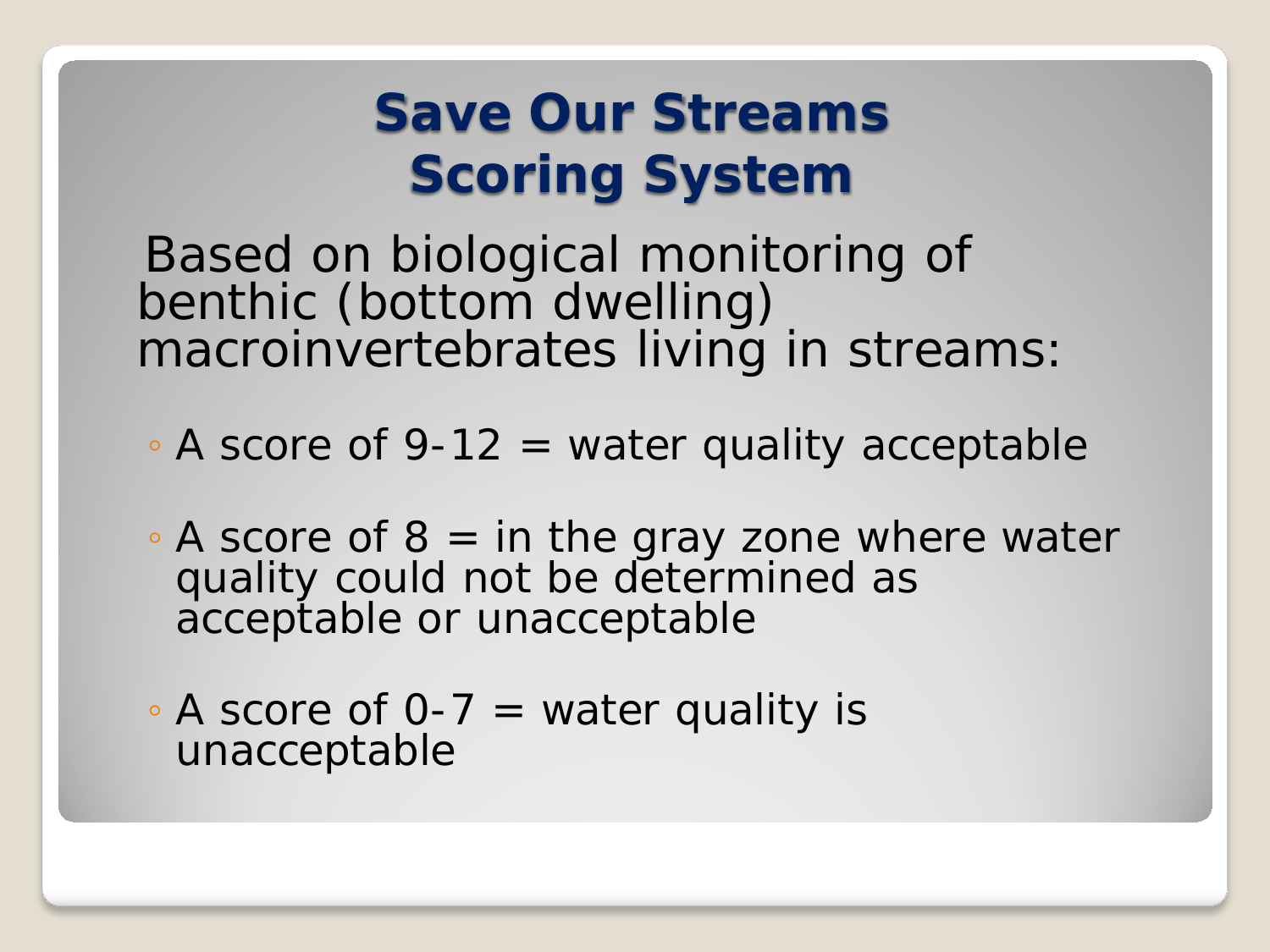# **Gills Creek Area Notes**

#### **Jack O'Lantern – BOWA**

◦ In Booker T. Washington National Park ◦ Impacted in 2009-2010 by Westlake development

## **Gills Creek – BOWA**

◦ In Booker T. Washington National Park

### **Gills Creek – Liberty Hall** ◦ Off Liberty Hall Road and bridge crossing Rt. 122

## **Gills Creek – North Fork**

◦ Windy Gap area off Truman Road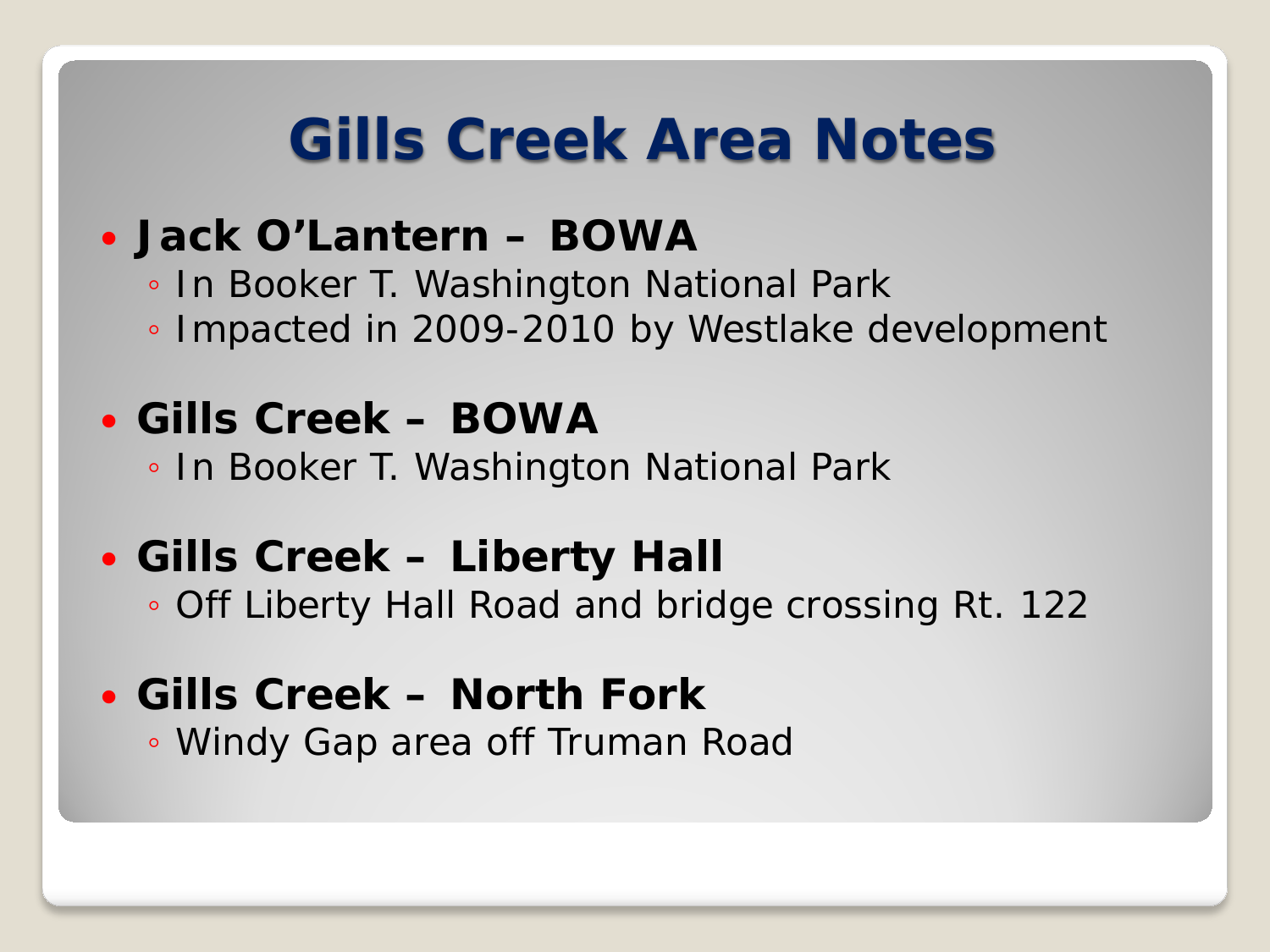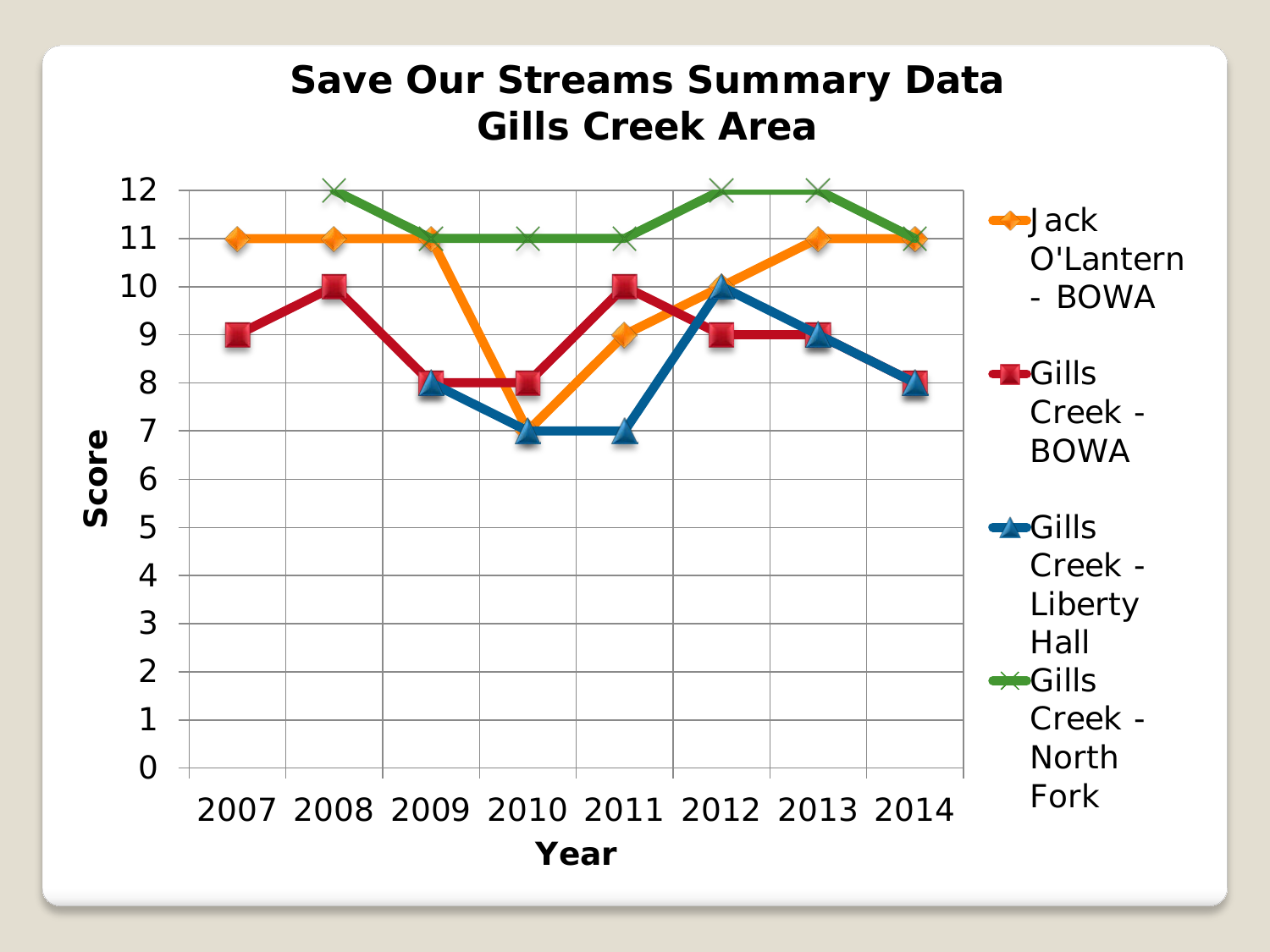## **Lower Blackwater Area Notes**

### **Foul Ground Creek**

◦ Webster Road near Crafts Church Road, Glade Hill

## **Poplar Camp Creek**

◦ Ayers Road, Glade Hill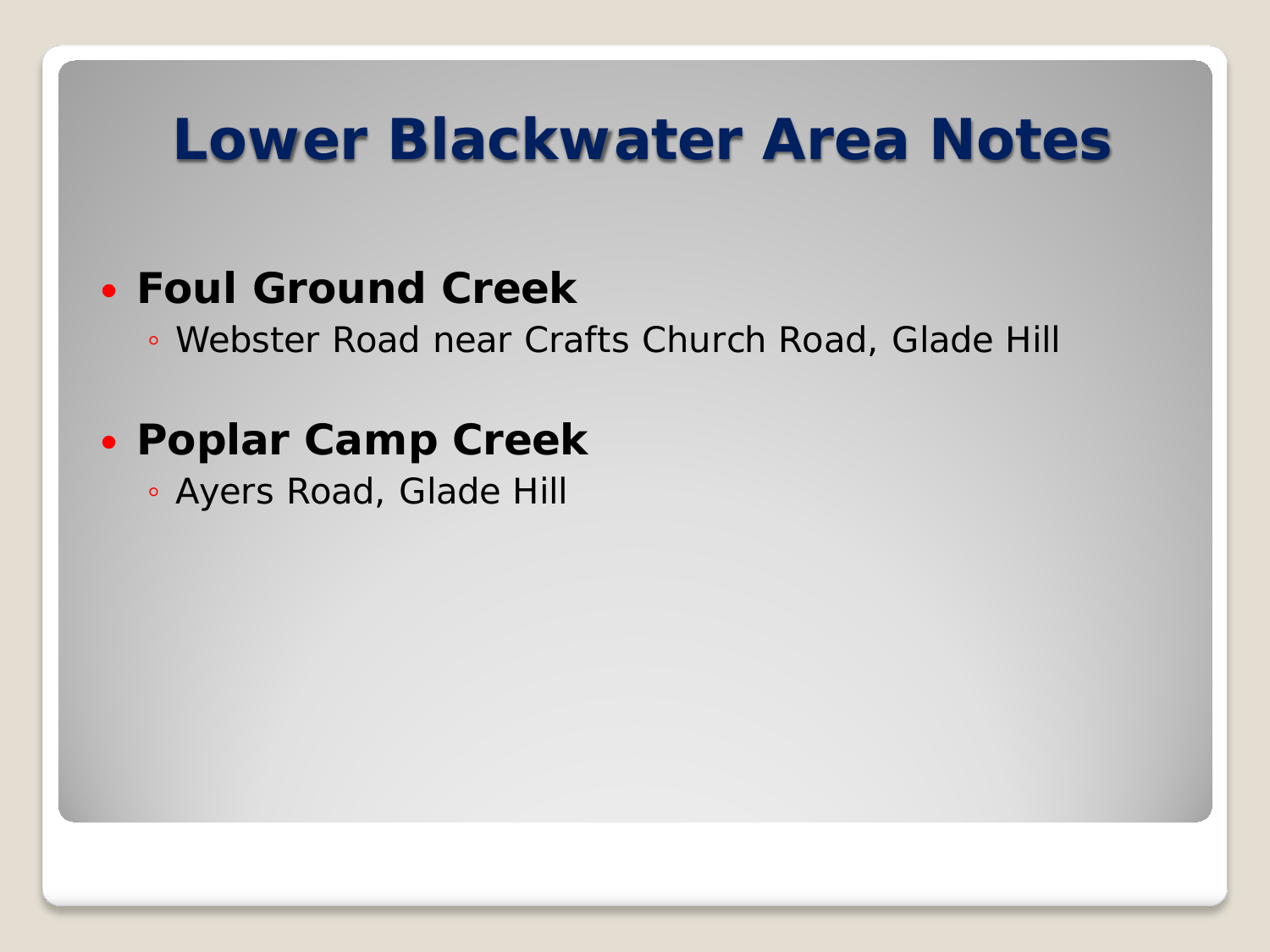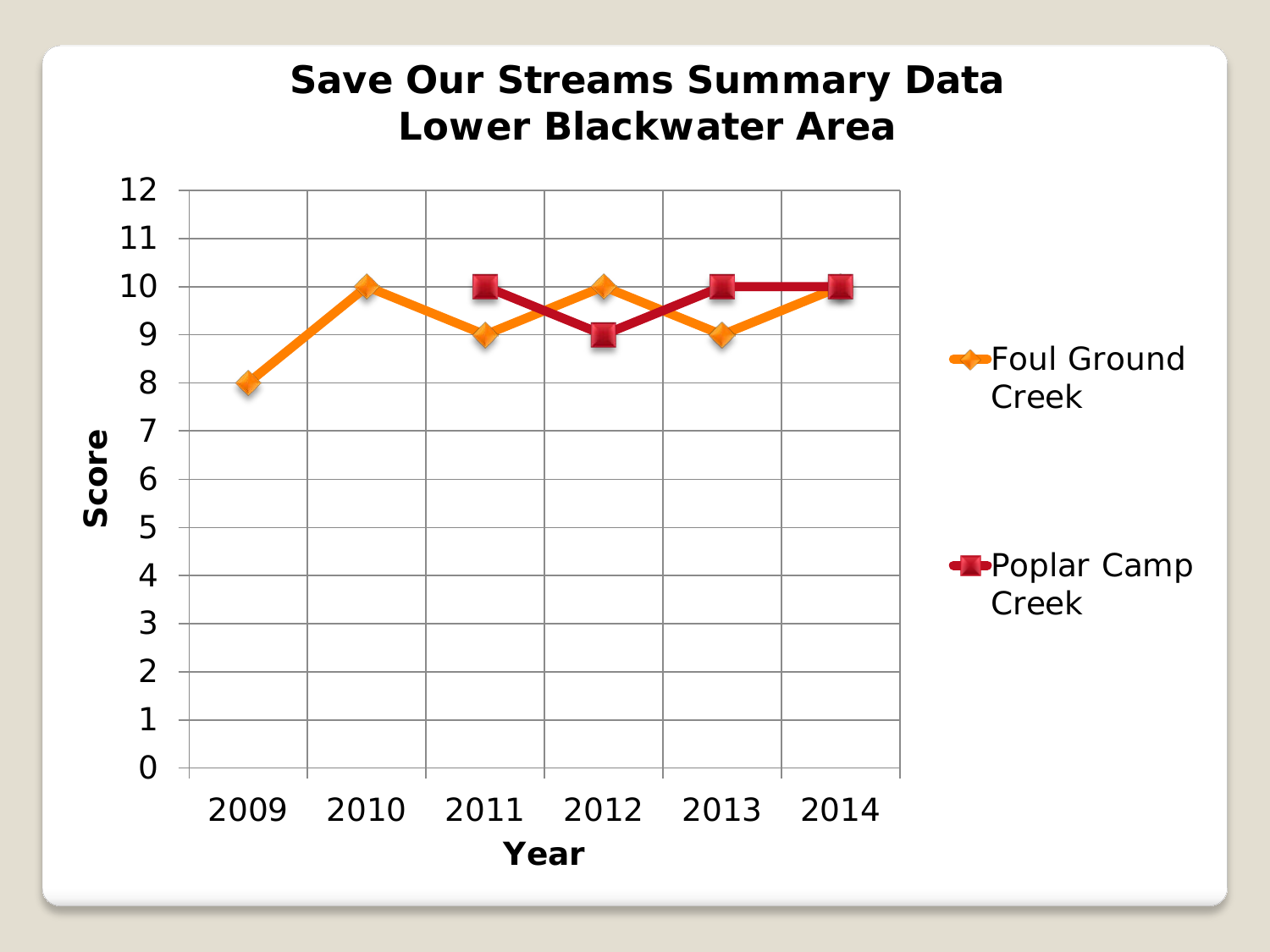# **Upper Blackwater Area Notes**

#### **Blackwater – Riverbend**

◦ End of Riverbend Community off Rt. 220, Rocky Mount

## **Blackwater – Dillon's Mill**

◦ Dugspur Road, Callaway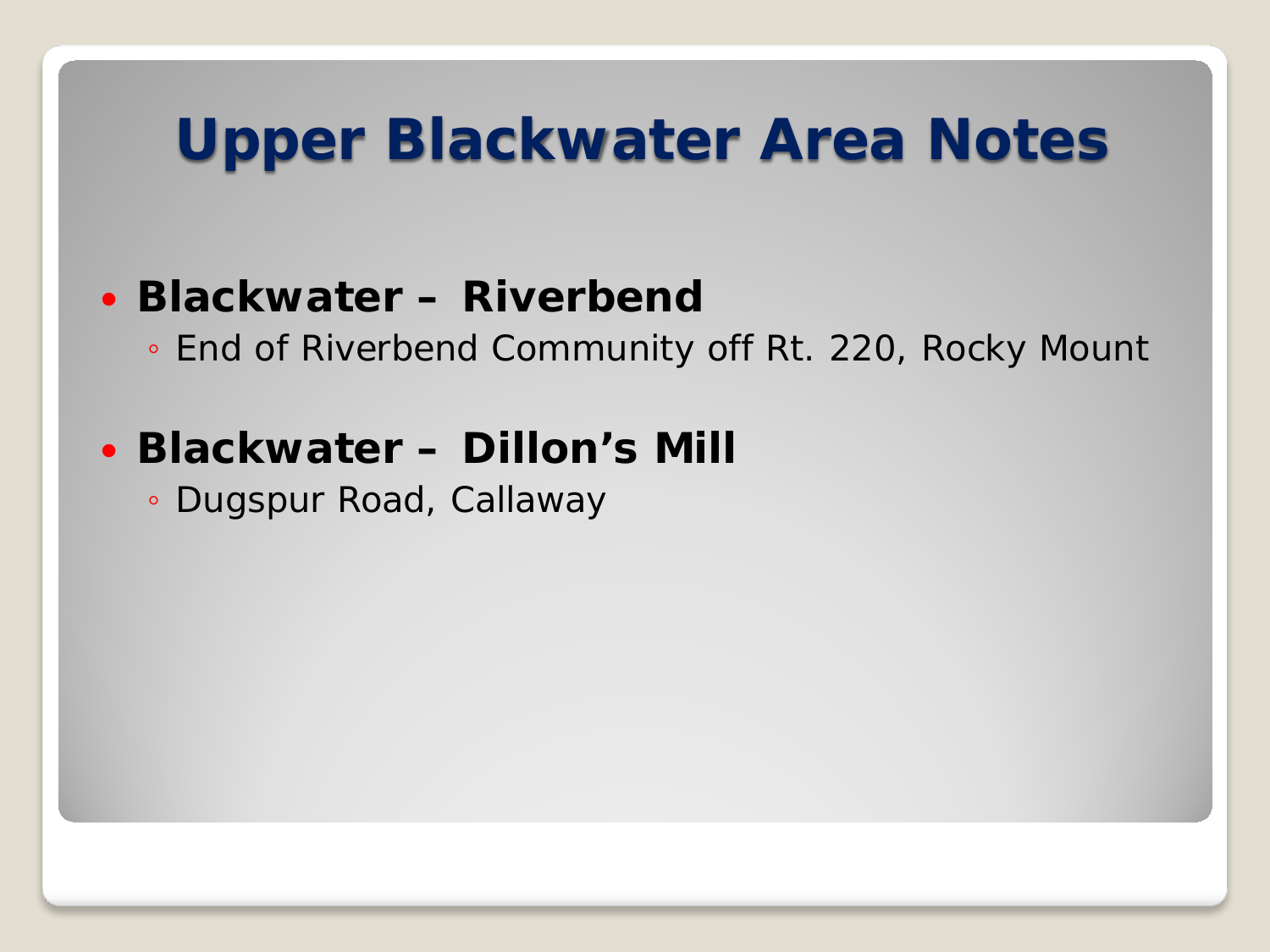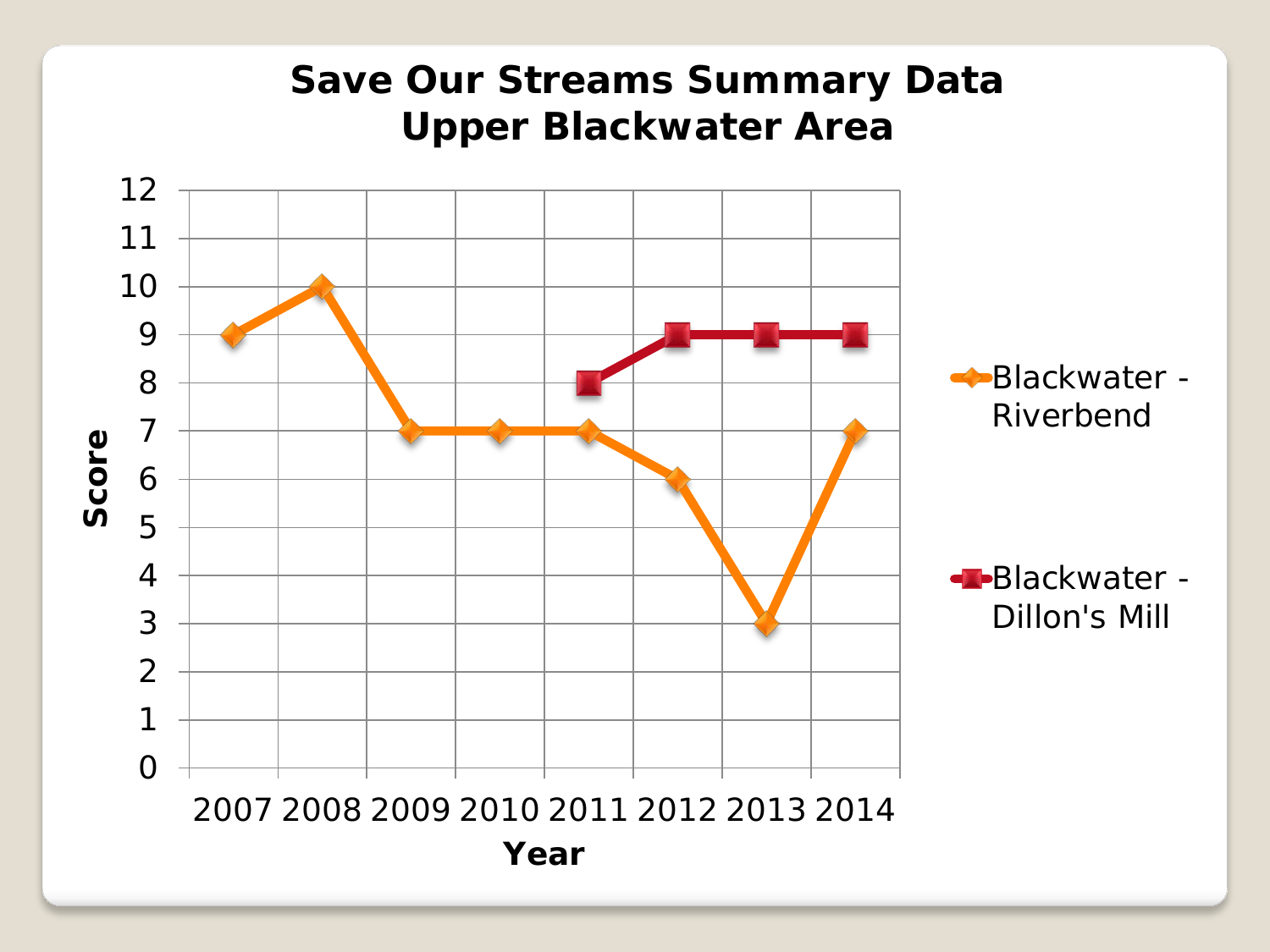# **Hardy Road Area Notes**

### **Indian Run**

◦ Hardy Road – 1 mile up from Booker T. Washington Highway

## **Grimes Creek**

◦ Wooded Acres development

## **Lynville Creek**

- North and west of clear cut area on Hardy Road
- Not monitored in 2013

### **Indian Creek**

◦ Westlake Golf Course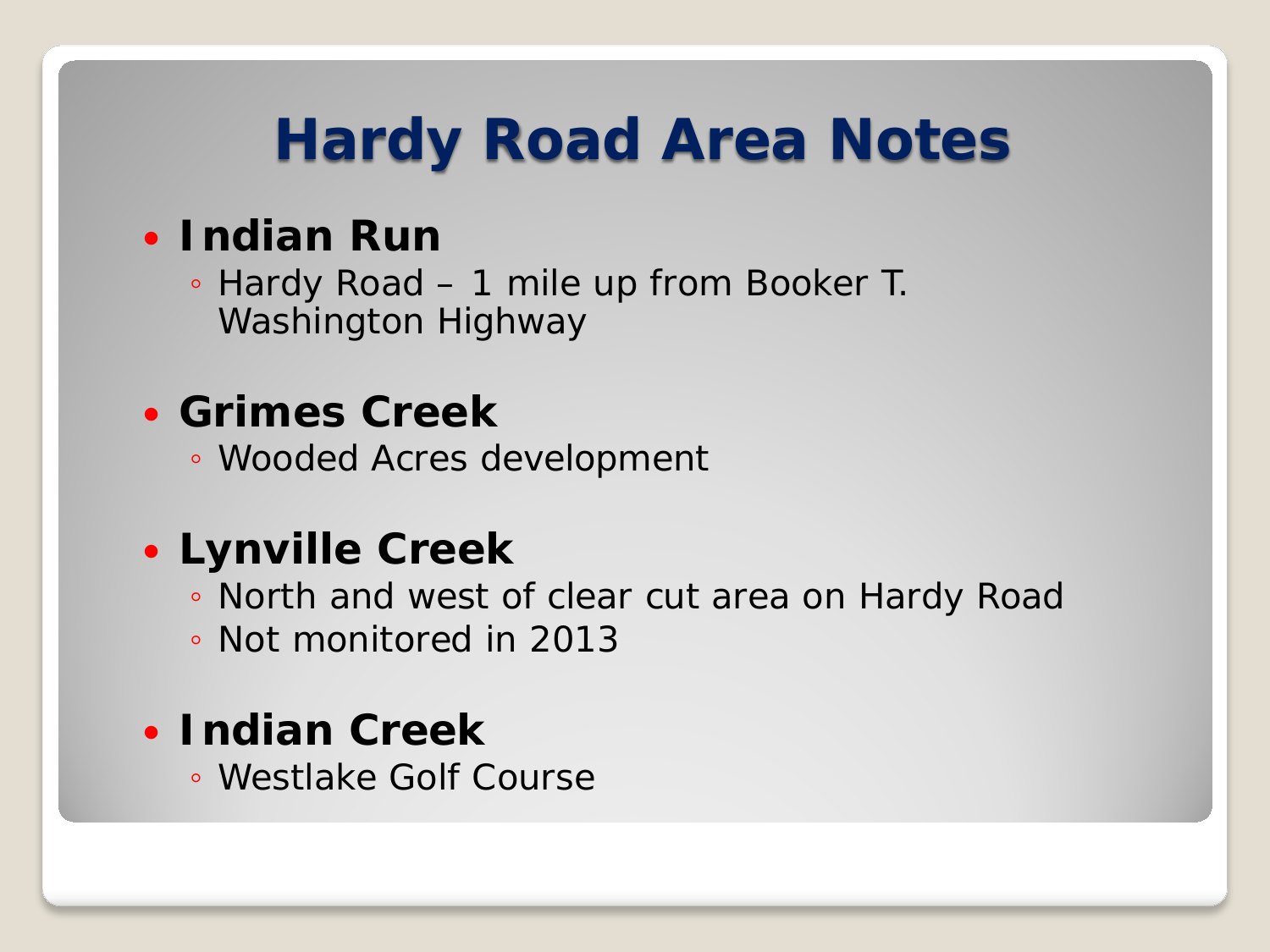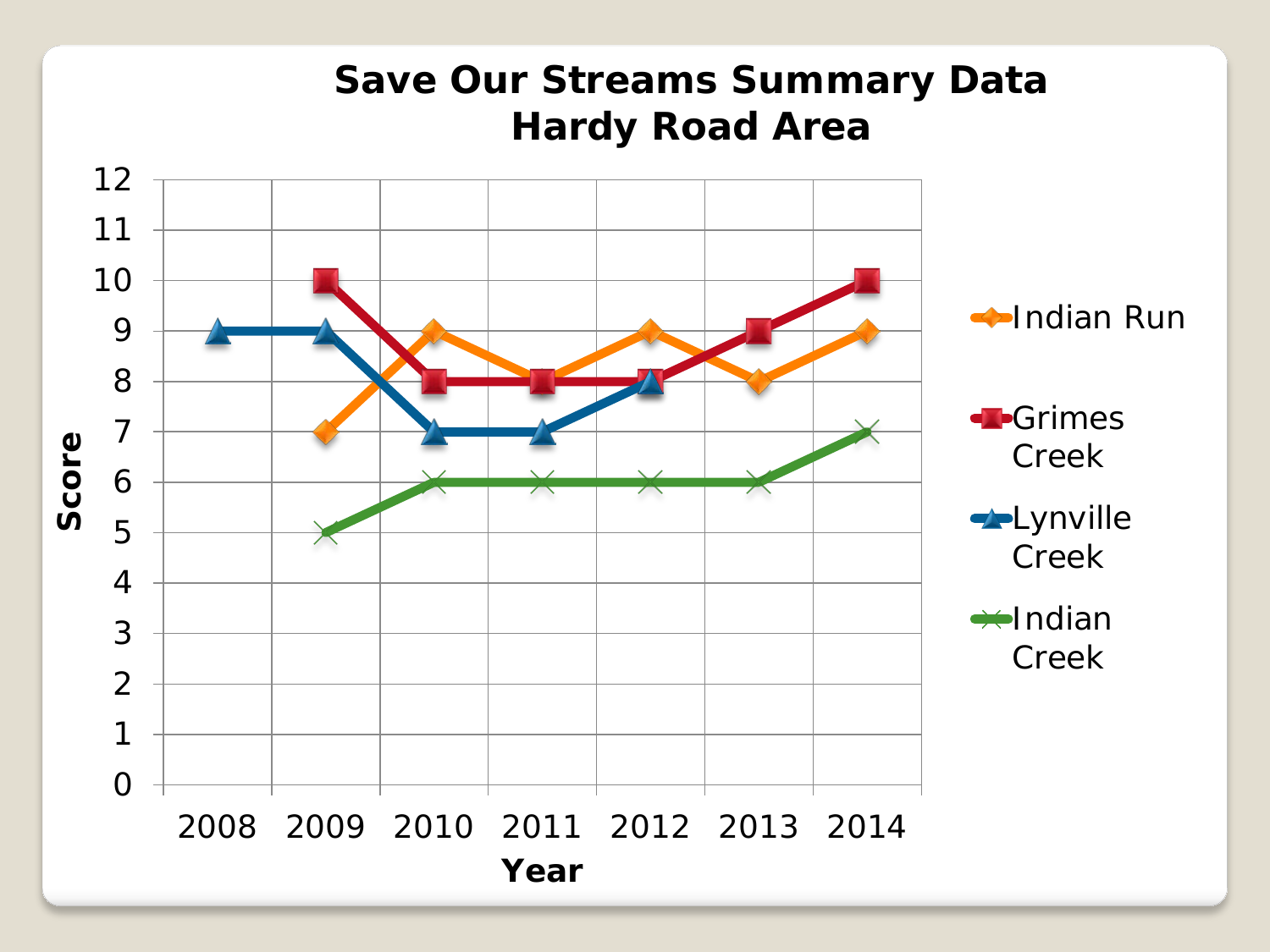## **Boones Mill Area Notes**

#### **Maggodee Creek Rt. 220**

◦ North of town

## **Maggodee Creek – Boones Mill Road**

◦ Near bridge on Boones Mill Road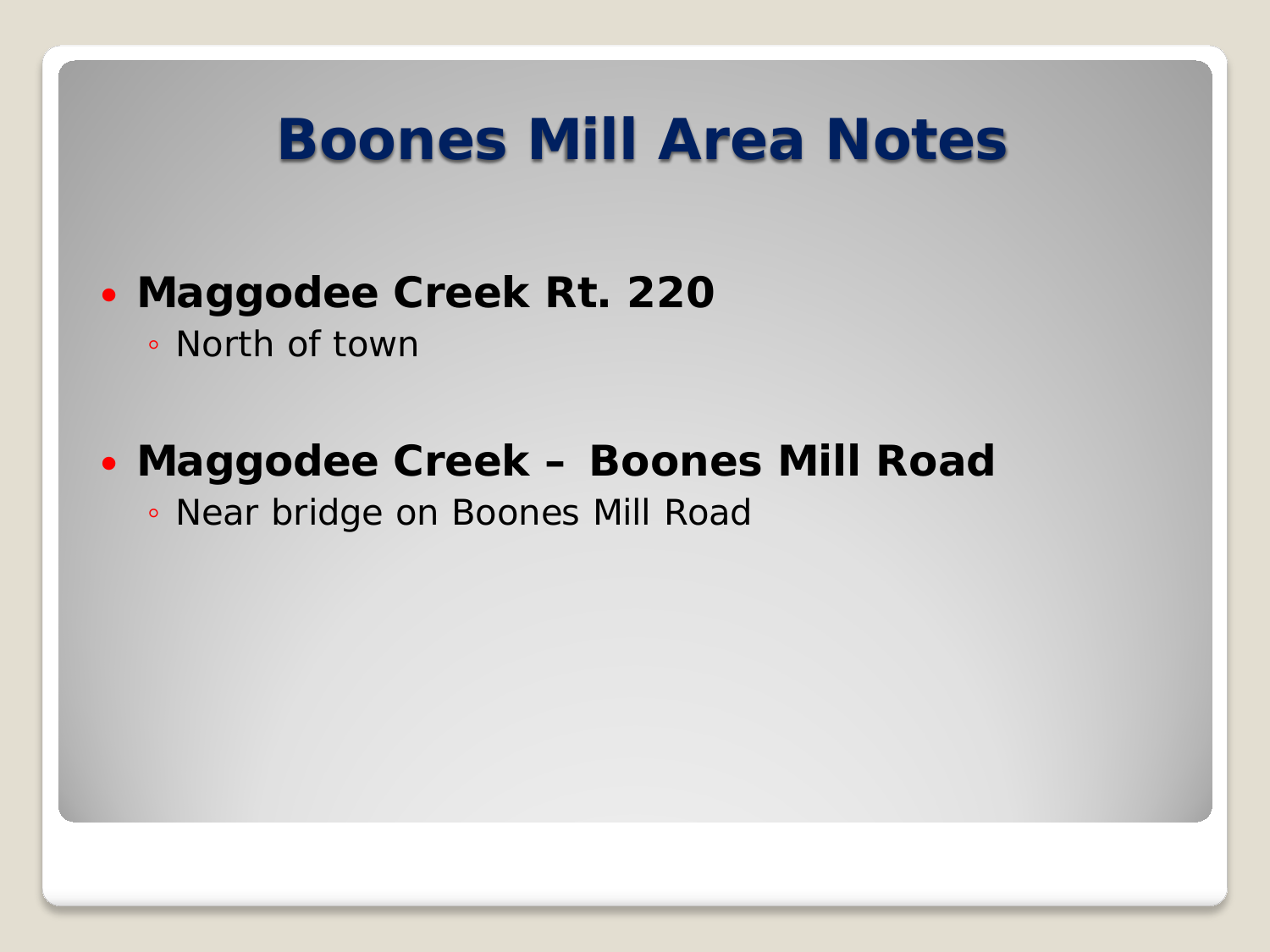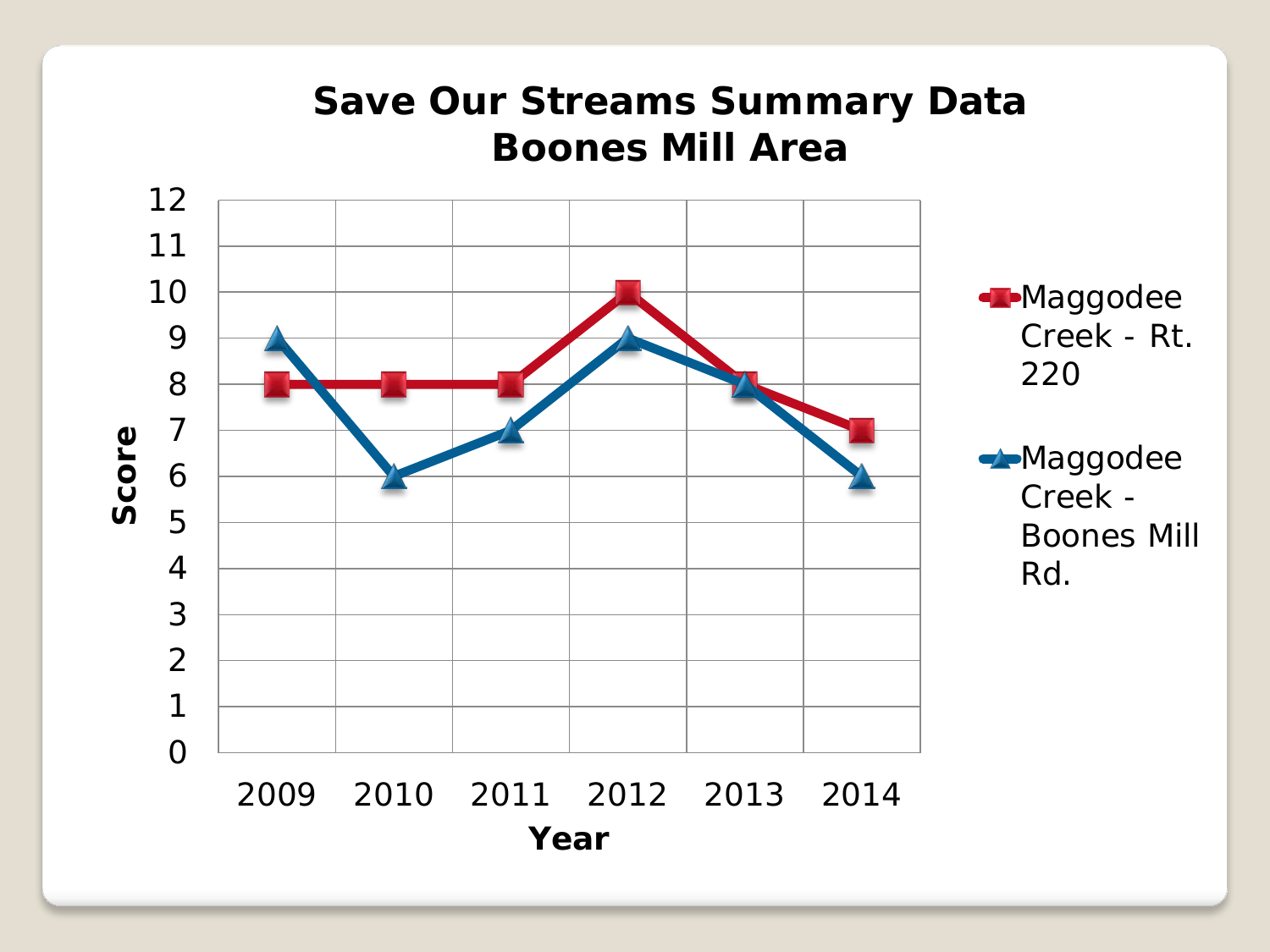# **Pigg River Area Notes**

- **Pigg River – Waid Park, Rocky Mount** ◦ Near parking lot and bridge
- **Pigg River – Big Branch**
	- Redwood Washboard Road area
- **Pigg River – Cooper's Mill Bridge**
	- Glade Hill Colonial Turnpike area
- **Pigg River – Old Angle Farm**
	- Rocky Mount Doe Run Road area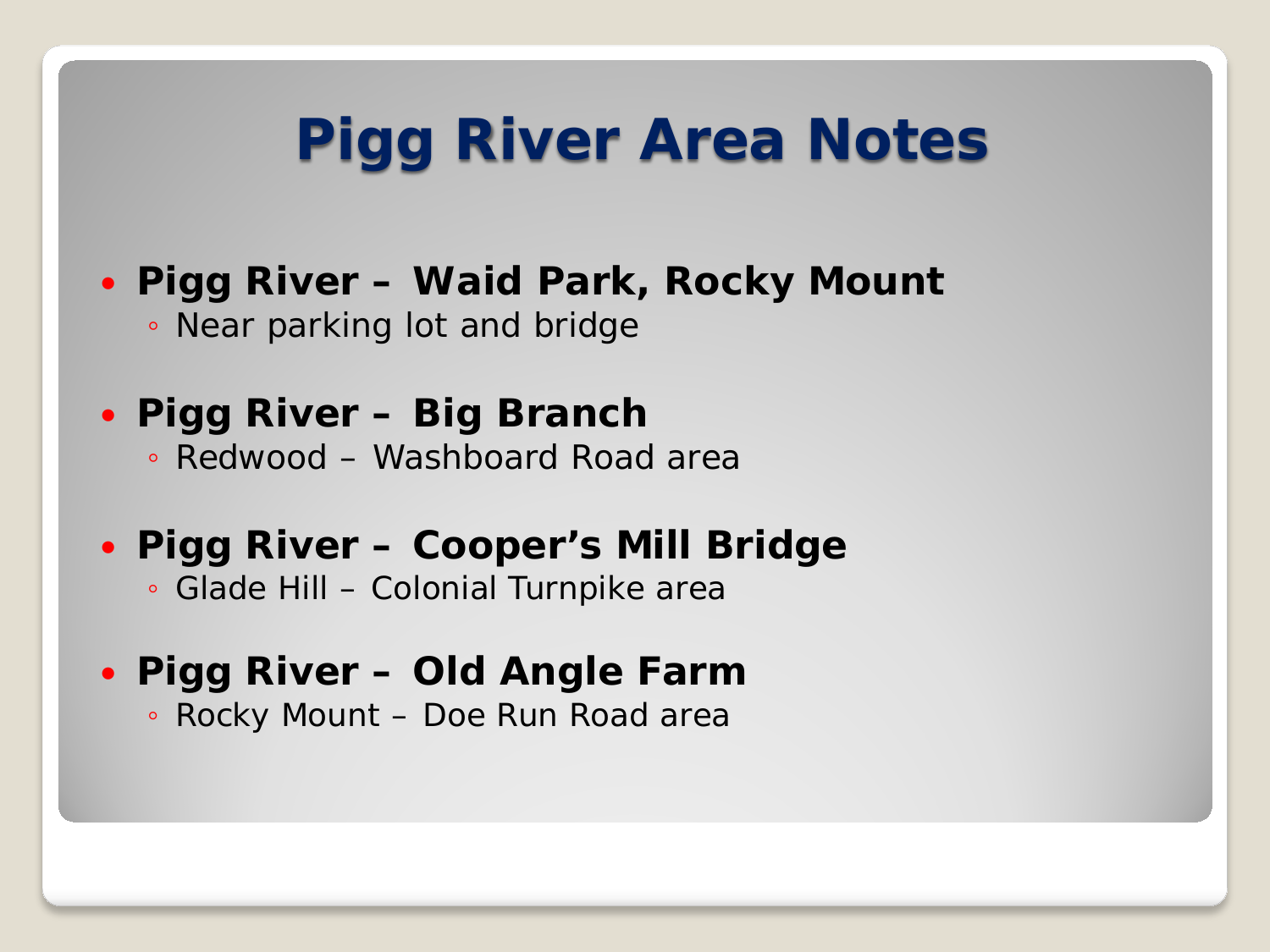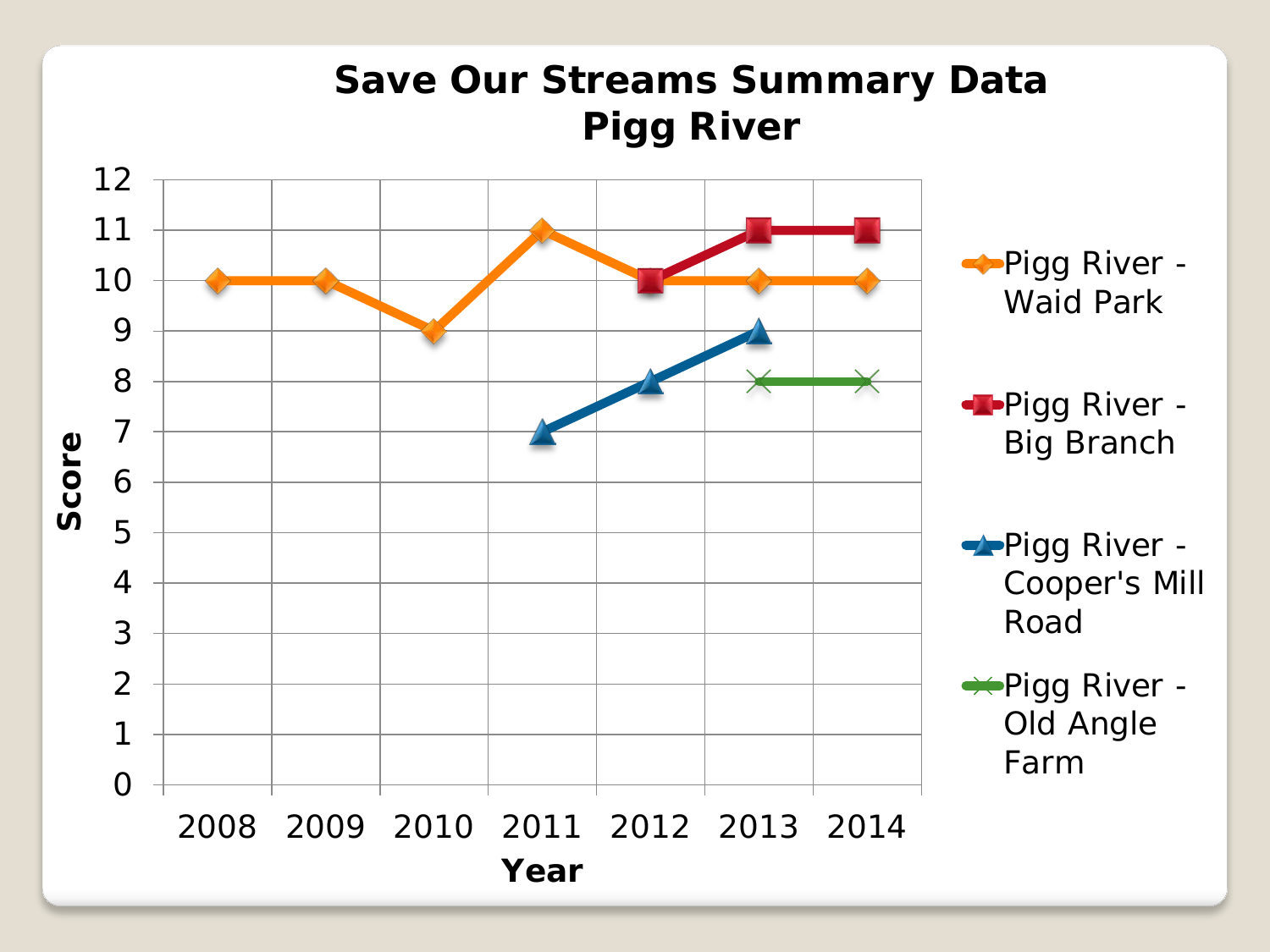# **Bedford Side of Lake Area Notes**

#### **Stoney Creek**

◦ Beechwood West Community

#### **South Fork Hickory Creek**

- Hickory Creek Winery property
- Spring fed

#### **Jumping Run Creek**

◦ Goodview Road - new site in Fall 2014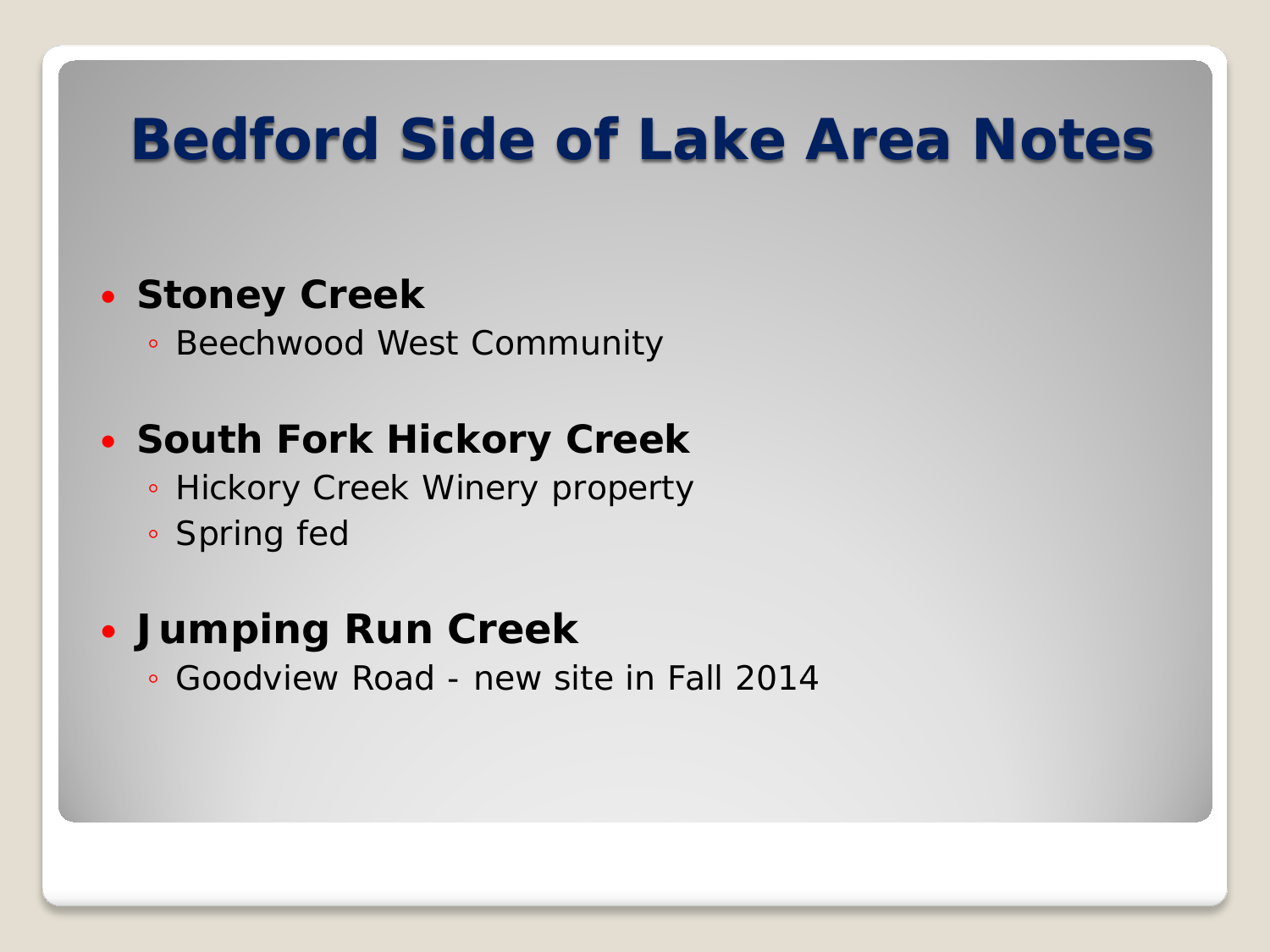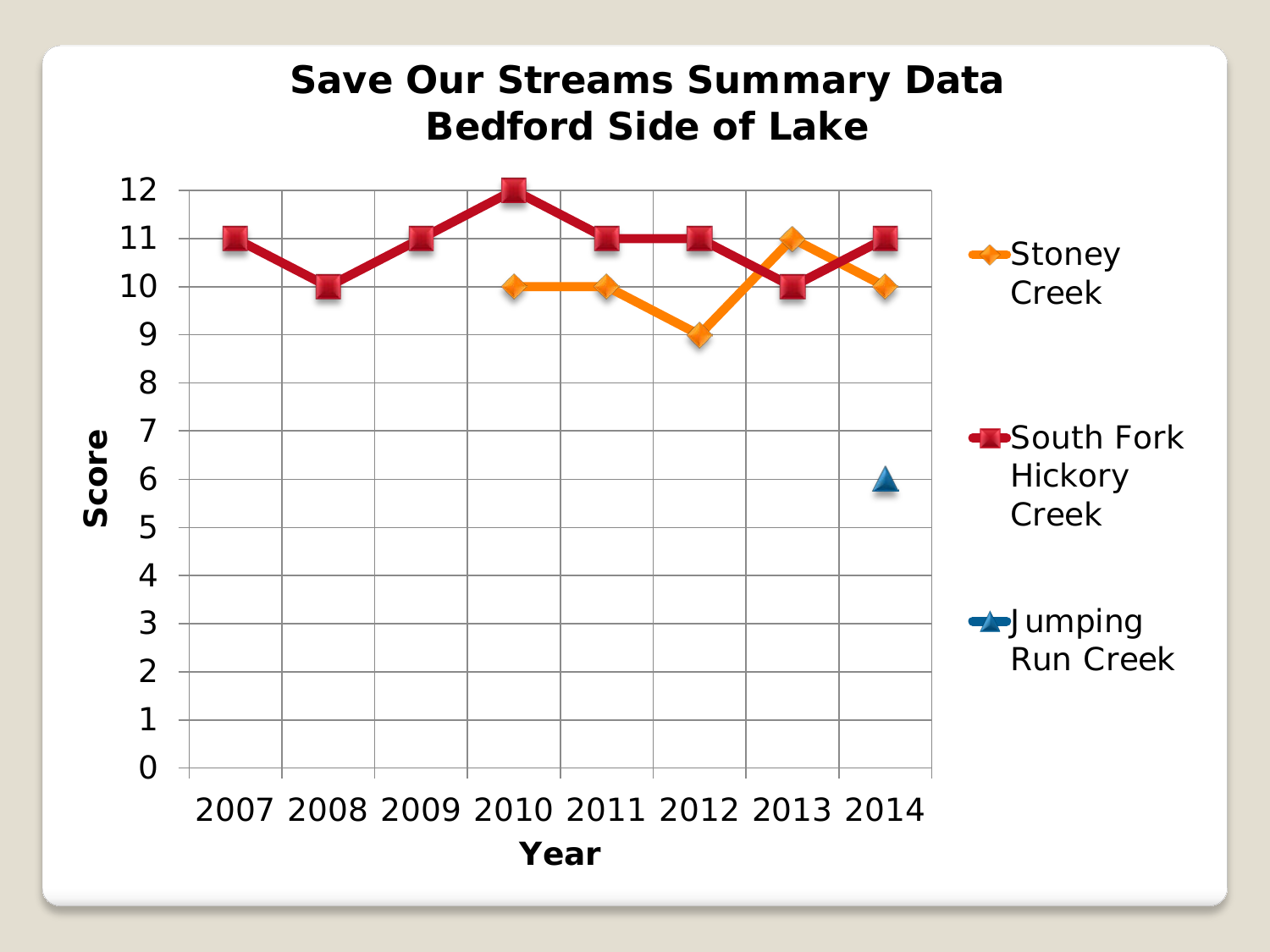## **Ferrum Area Notes**

#### **Ferrum Mountain Creek**

◦ Off Wiley Drive – lower Bassett Hall parking lot on Ferrum College Campus

#### **Storey Creek**

◦ Across Route 40 from Ferrum College Campus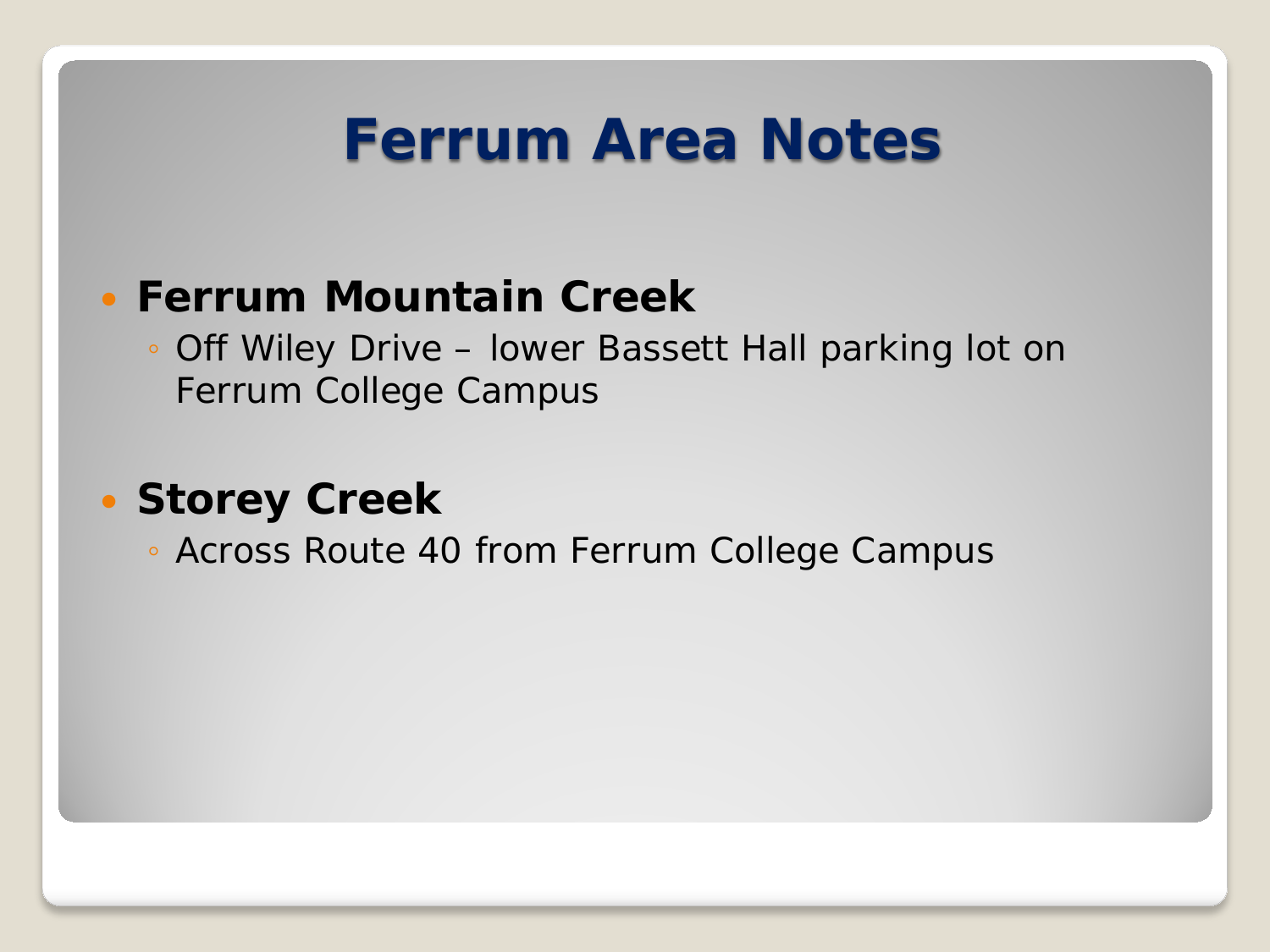